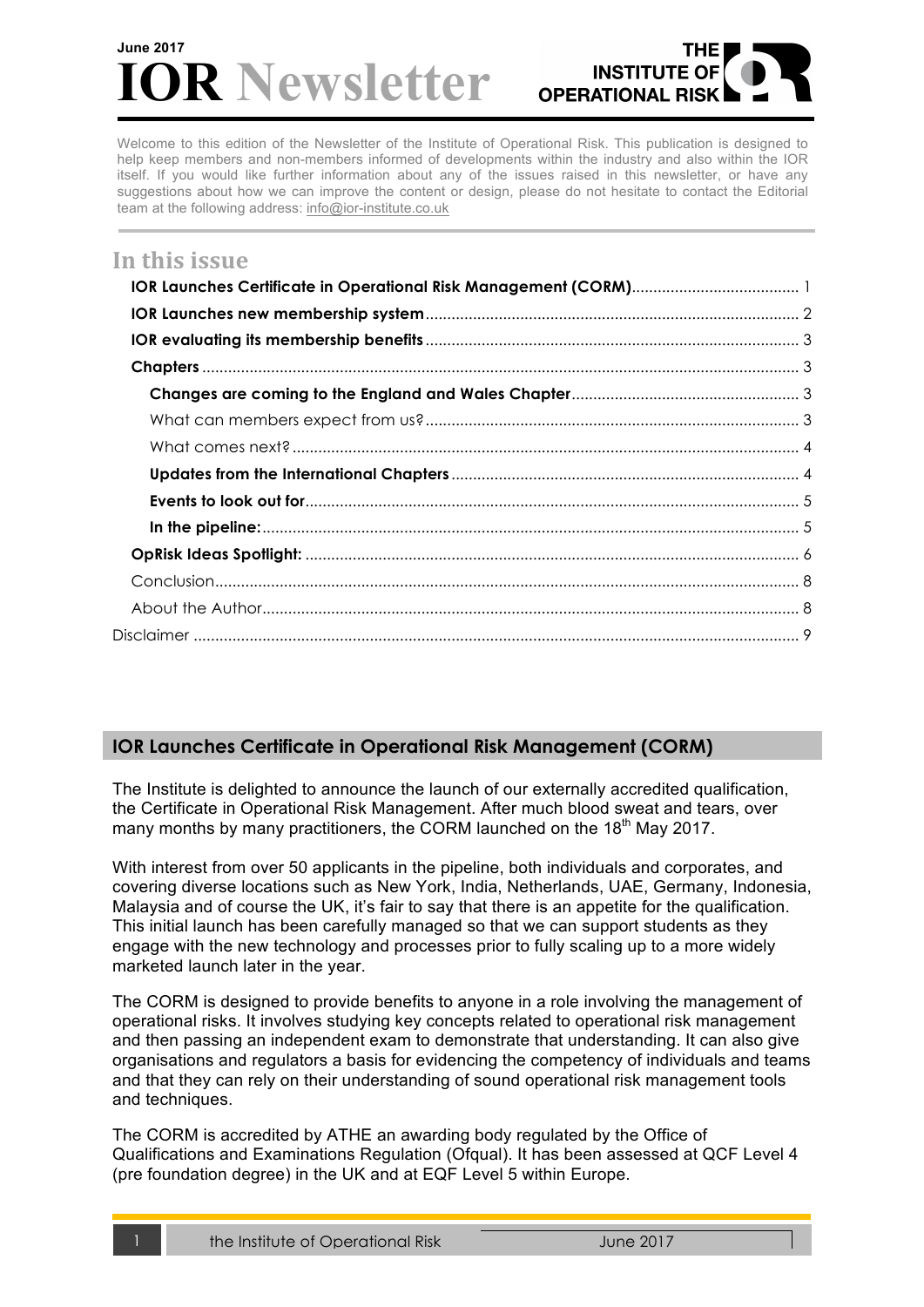Full details, including pricing and how to apply, can be found at https://www.iorinstitute.org/education/certificate-in-operational-risk-management

This is truly a game changer for the Institute on our continued journey of becoming the professional body of choice for operational risk practitioners. The CORM has only been possible due to the support and effort of the core team and those 30 or so volunteer members who also made contributions along the way. In acknowledging all of the many individuals involved in our education development, the Institute would like to specifically thank the following for finally getting the CORM launched:

- Project Management Lotfi Baccouche and Iris Fenn
- Steering Committee John Thirlwell, Elena Pykhova, George Clark, Dr. Simon Ashby, Dora Grant, Manoj Kulwal and Stephen Murgatroyd, with earlier Steer Co members Ravi Gupta, Mike Finlay and Jacky Cumberland making contributions before work commitments prevented their continued involvement.
- Suppliers Eko Ltd, N4PS Ltd, ATHE and APMG

#### **So what's next?**

This is the start of the Institutes development of education programmes. We will draw breath and maximise the opportunity from CORM over coming months but the objective is to continue to develop a range of qualifications and options.

More immediately, we are continuing to develop the technology support so that we can further minimise manual processes and improve the student experience.

The new committees which will both maintain business as usual such as exam banks, workbook content, supplier oversight and independently provide oversight of standards such as result adjudication, complaints and breaches of academic standards are in place and operative. Membership of both committees is a mix of experienced practitioners and academics.

We will market the CORM more actively once we have student feedback and take on board any improvements identified. All members will have a role to play in bringing this to the attention of their networks and providing support to the Institute.

### **IOR Launches new membership system**

At the AGM we announced the intention to upgrade the technology which supports our membership processes. This was to improve the application process for corporate memberships, reduce manual interventions and processes and importantly, provide self service tools to local chapters such as improved management information.

This programme was successfully delivered during May 2017 while at the same time moving to a more stable and long term core platform. Not an easy task but one that was well managed by Stephen Murgatroyd as Director, Operations.

We are in the final stages of ensuring that all of the data is robust and has been transferred accurately. Once confirmed Stephen will start to develop the opportunities available for use by our Chapters.

Although few members may directly see the benefits of this investment it is a critical step in improving the Institutes future capability and professionalism.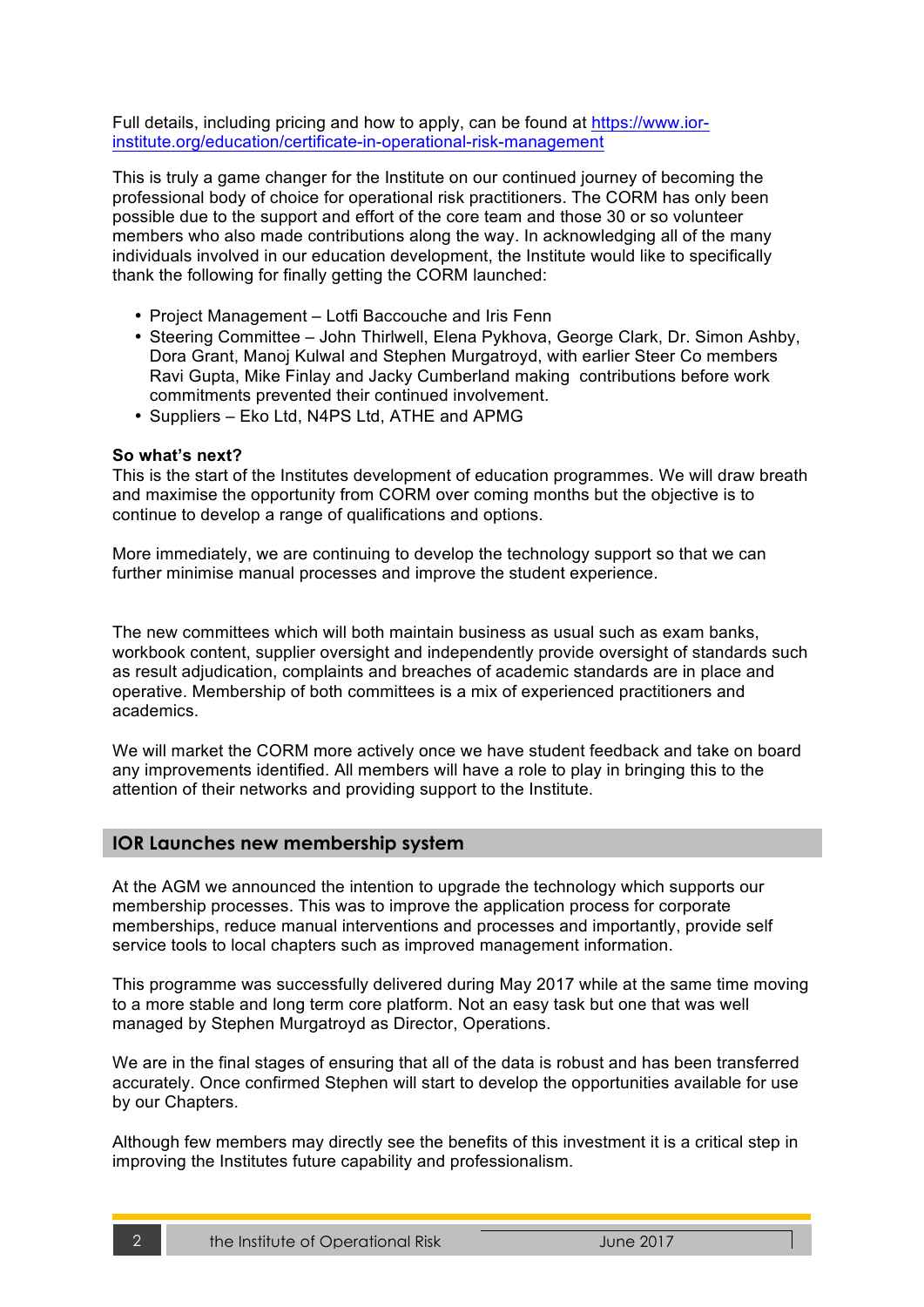## **IOR evaluating its membership benefits**

The Institutes fee structure has changed little since the IOR launched in 2004 and we recognise that individuals and corporates have a choice as to which bodies they join and how they spend their money. With that in mind we are constantly looking at the benefits of membership and to maximise the potential for choosing the IOR. The launch of our CORM is key part of that value proposition.

Over the coming months, selected members may be asked to take part in short surveys. These will be driven by analysis undertaken by Manoj Kulwal, our Director for Marketing. We have already started to analyse our webpage access for example.

Similarly we will look to add member benefits where we can, working with selected partners to improve the range of options. We have already announced the introduction of GoCardless for membership renewals. This allows members to automatically renew each year.

Very soon we will launch a new jobs page which will be managed in conjunction with YourMembership. This will provide both corporate and individual members the opportunity to post and find recruitment and career opportunities specifically related to operational risk. Watch our website for details.

We also recognise that sometimes members cannot either access or attend local chapter events. We are developing a series of webinars that will be available to all members so that they too can benefit from others views, opinions and experiences. Visit IOR Events website to register for upcoming webinars.

Similarly we know that the Sound Practice Papers are a key member benefit. These member pages are often the most searched or accessed. We intend to refocus in this area.

In the meantime, if members have any thoughts on how we can improve the membership experience, whether that is process or benefits, then please contact: info@ior-institute.org

# **Chapters**

### *Changes are coming to the England and Wales Chapter*

After two years at the helm of the Chapter, Jonathan Birrell-Gray is now off to pastures new. Jonty has a long history with the Institute and we can only be thankful for all his hard work and wish him the best for the future.

But life goes on and so does the E&W Chapter with former Council Director Jimi Hinchliffe taking over as the new Chairman. Jimi, together with the other Chapter Committee members, will be working hard over the coming months on a range of initiatives to enhance the support and benefits we provide to our members.

*What can members expect from us?*

Our members' interests are at the centre of everything we do.

We aim to deliver real value for money by offering high quality events, including workshops and seminars presented by top industry professionals (most of them are free of charge for members - see our website for upcoming events). We will keep you updated on material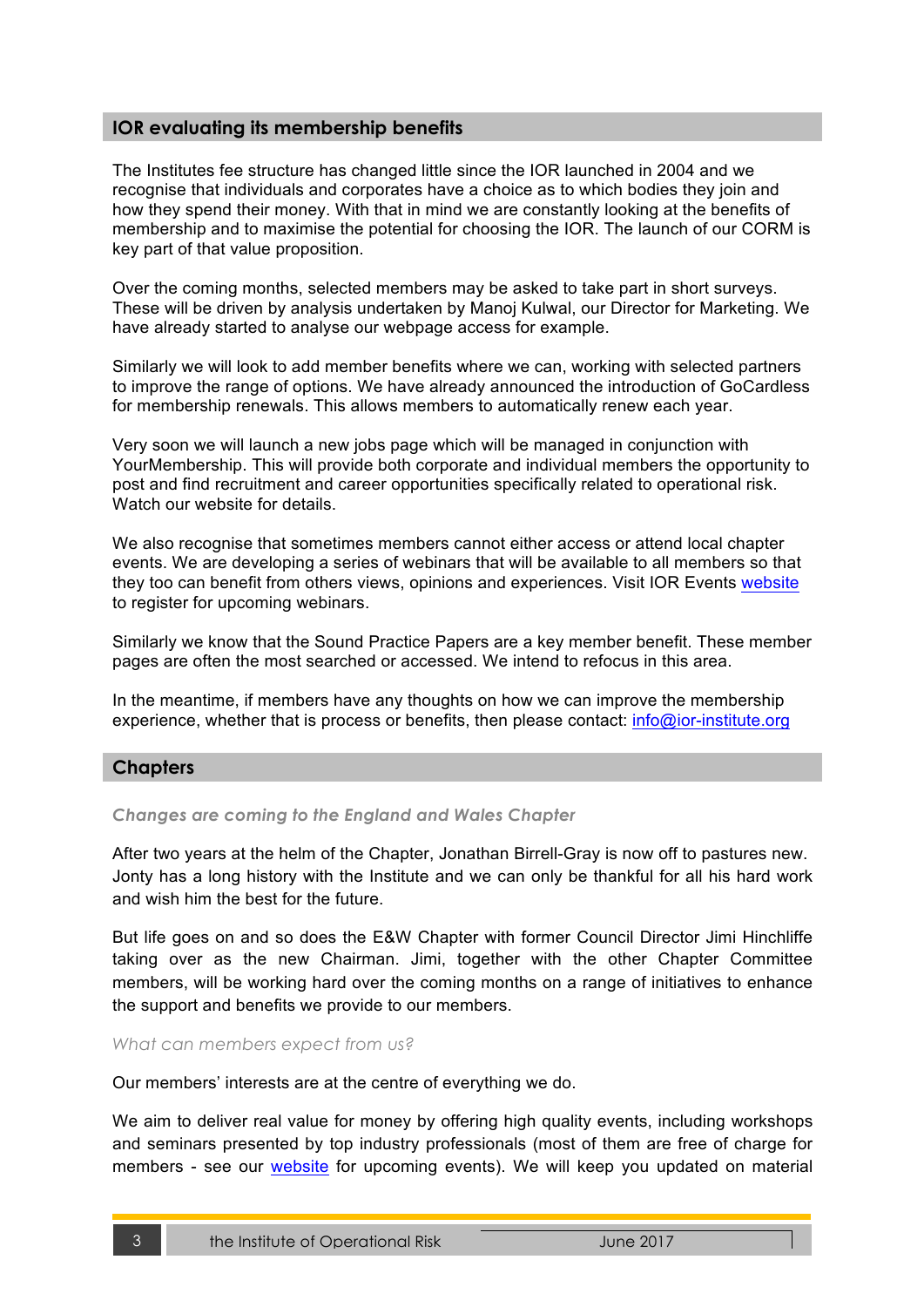regulatory developments through briefings, insight papers and a new chapter newsletter and we will seek your input to IOR responses to regulatory consultations. We aim to strengthen our membership base so you can make the most of networking opportunities.

We also want to be closer to you and get in touch more often via social media (watch this space!) and the main IOR website. Of course, we will also want to hear back from you about the things you like and where we can improve. Let's talk!

### *What comes next?*

In April, we partnered with MERJE, a niche recruitment firm, for a breakfast event on risk culture at the Balls Brothers, London. Speakers from HSBC shared their experience on assessing and embedding risk culture to a hall packed with engaged members and guests. Looking forward, we are partnering with Xactium, a Risk Management software vendor, to provide access to IOR members to some high-quality events on risk appetite and risk assessment in Leeds and London. We are also working with MUFG to host a session on operational risk capital in response to the recent comments from Jamie Dimon, Peter Sands and in the context of the SMA. We will keep you posted on these and other initiatives as they progress.

So, fellow members, changes are coming. Get in touch, get on-board, and let's make the England & Wales Chapter better and stronger.

### *Updates from the International Chapters*

It's been another busy year already for our Chapters, with a number of events already taking place covering many different topics with plenty more events planned for the remainder of the year.

Recent events commenced in Nigeria with a conference held in December attended by 48 delegates.

March was a busy month with the German Local Chapter held a Quant Workshop attended by their Regulator, their first event of the year. This was closely followed by a Round Table in Hong Kong hosted by PwC, with topics for discussion including Banks' Risk Culture framework, Governance, Risk Management Practice and Conduct Risk Indicators. Finally, at the end of March the Bank of Nigeria hosted a one day Session.



The most recent event was held in Germany, an Operational Risk Forum whose agenda included wide ranging topics such as, Operational Risk Classification Benefits and Limits, Linkages between Risk Culture and Management of Operational Risks, Behavioural Risk Management. Operational Risk and Internal Controls.

Over 100 experts from banks, insurance and the consulting sector discussed current challenges in Operational Risk Management. Representatives from national and international supervisors provided information about the latest regulatory OpRisk topics as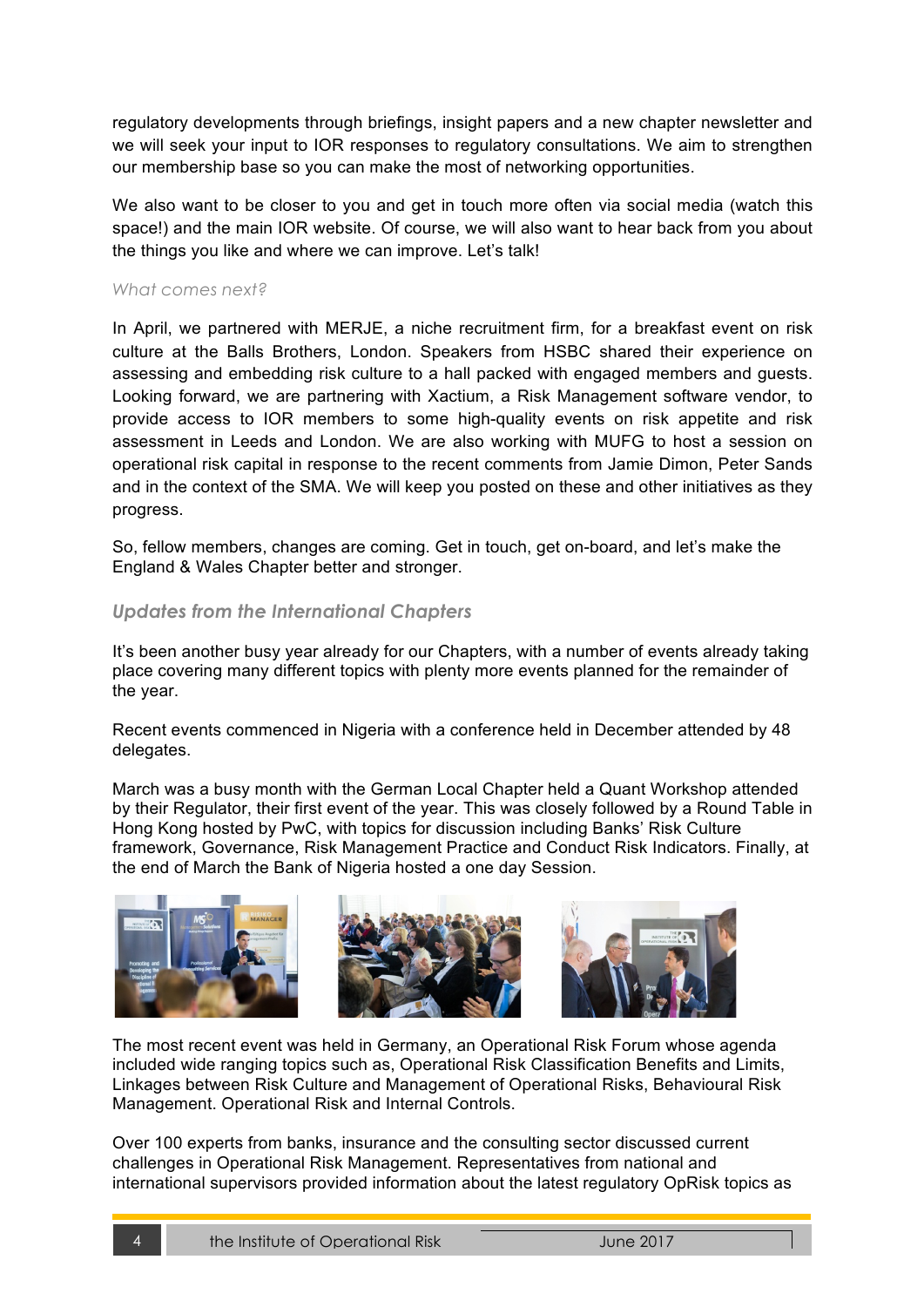well as OpRisk initiatives on an EU/EBA level. Mainly the presentation of the new regulatory requirements for IT (BAIT), which were recently published in Germany, resulted in a very lively discussion. Planning is already underway for the next OpRisk forum for the German speaking area which will take place on 16<sup>th</sup> May 2018

### *Events to look out for*

Many of our Local Chapters are now taking a well-earned break for the summer period but the calendar for the remainder of the year is already filling up with events as follows:

- 13<sup>th</sup> July 2017: Our England and Wales will run a breakfast session on "Fixing Op Risk Capital" places are limited to 50 people.
- $11<sup>th</sup> 17<sup>th</sup>$  September 2017: The South Africa Local Chapter has arranged a visit to England which will include a Colloquium and Seminar hosted jointly by the IOR Council and the England and Wales Chapter.
- $13<sup>th</sup>$  September 2017: The England & Wales will run a one day event with the agenda including a Loss Events Masterclass, The Regulatory Agenda, Sound Practice Guidelines, Cyber Risk and Culture, Conduct and Behaviours.
- 14<sup>th</sup> September 2017: The German Local Chapter will run an Operational Risk Quant Workshop in Bonn.

#### *In the pipeline:*

- Deloittes have agreed to host an event for the Scottish Chapter and both parties are currently in discussion to agree a date for the event.
- The Hong Kong Chapter are currently planning to sponsor a Student Event in partnership with the Risk Management Association.

Hopefully this has given you some insight into the activities in the various Local Chapters and we will provide you with a further update on the planned events later in the year.

If you wish to join any of the above events full details can be found on our website at https://www.iorinstitute.org/ior-events/upcoming-events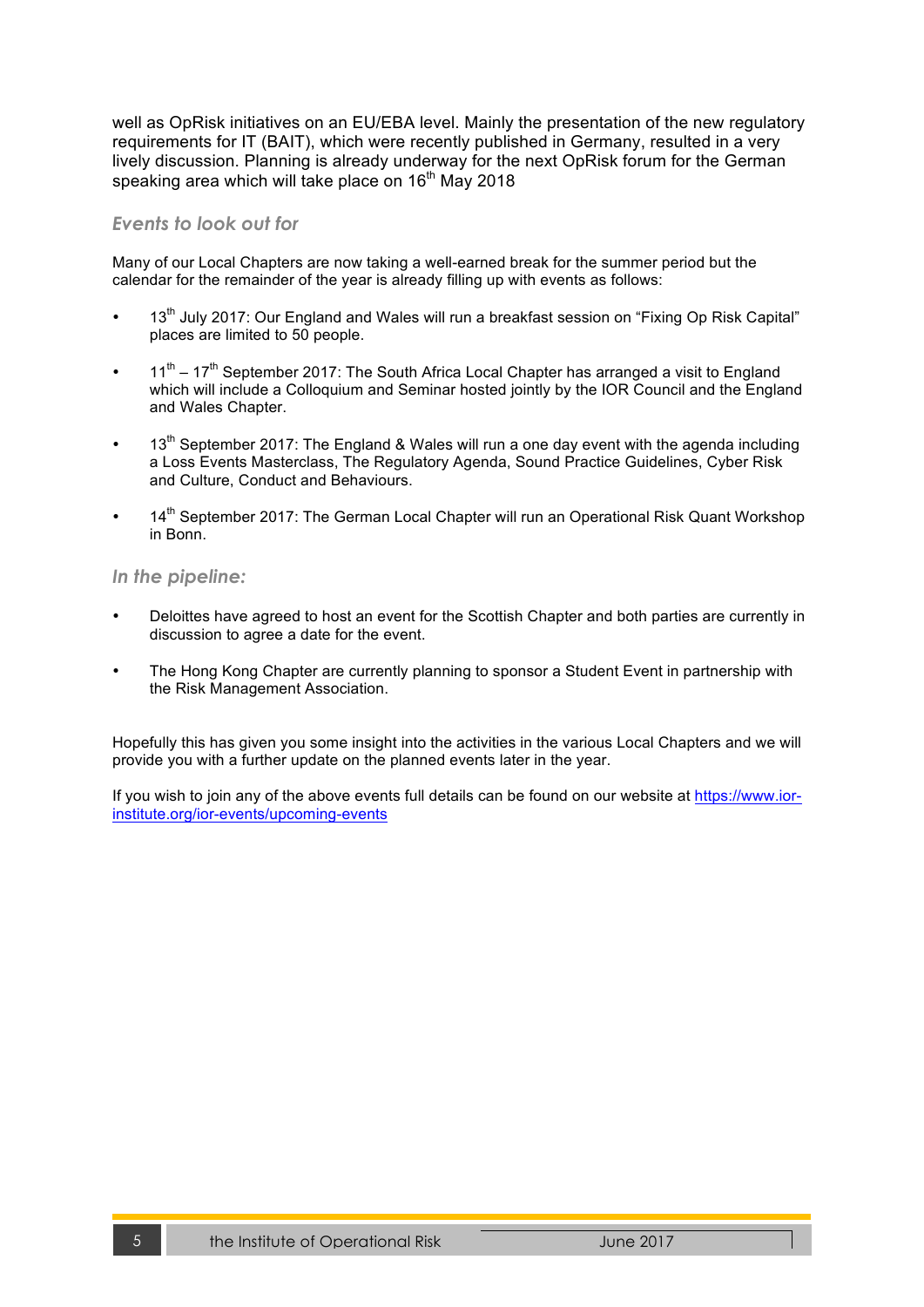

# **OpRisk Ideas Spotlight:**

In this section of the newsletter, operational risk practitioners share their ideas with the community. In this edition, Adesh Rampat challenges the traditional view of risk assessment that covers analysis of probability and impact.

*This article was first published on Continuity Central's website dated April 7th 2017.*

Most risk equations include the standard approach of probability and impact. Nowadays, with the changing threat landscape, a new approach to the risk equation should be looked at. In this article I will explain why adding resilience and incident response to the risk equation provides a more useful and measurable metric.

Standard risk equations use probability and impact to calculate the extent of a particular risk, often displaying the result in a risk matrix. However, such an approach neglects two important aspects from an organizational perspective: resilience and incident response. To rectify this I propose a new approach, as follows:

### Risk = Impact x **Resilience**/**Incident Response**

This equation allows for risk to be easily understood especially when it comes to the level of incident response required to address an event. It also assists in the assessment process as to the critical areas to focus on in today's constantly changing threat landscape.

When an organization is hit by a cyber attack, for example, the probable questions that are asked include:

- What is the impact?
- What systems within the network has the attack penetrated?
- Is our current incident response plan effective?

Resilience and incident response have been specifically brought into this equation primarily because organizations must have resiliency and incident response built in to the security framework – these are not nice to have – they are a must have.

Let's analyze what this equation is about:

**Impact:** this is the effect on the organization due to the occurrence of a risk.

**Resilience:** organizational resilience against threats. This must take into consideration the following:

- Ability to deal with the effects of a natural disaster this will include the relocation of systems and staff required to have the organization functioning within a reasonable period of time.
- Ability to withstand the effect of technology related threats such as distributed denial of service attacks (DDOS). Resiliency in this area would range from employing sufficient bandwidth to 'cushion' such an attack to recognizing a threat through the use of monitoring systems.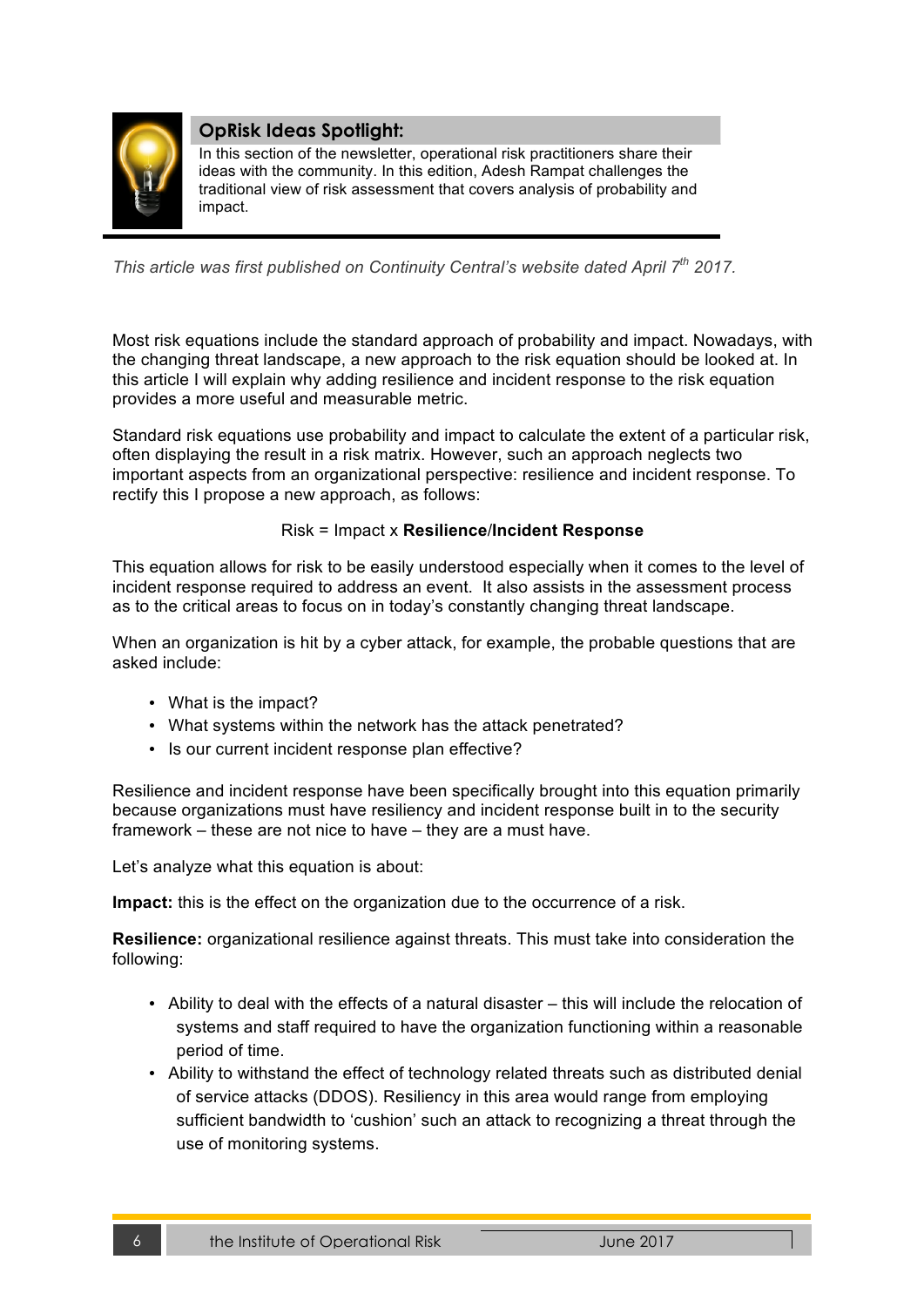- Conducting periodic penetration tests (both on the external perimeter and internal network) to understand where vulnerability exists and implementing the necessary fixes.
- Employing user awareness programs, to combat, for example, against Ransomware and other social engineering threats.

Measuring resilience can be broad ranging; however, the organization needs to determine what is important to ensure a risk-based approach that is focused on protecting all its 'crown jewels'. Through its security operations center (SOC), an organization can determine how to assess and respond to threats as they emerge because of its continuous monitoring processes thereby building its resiliency and, more so, a strong security posture.

**Incident response**: the time it takes for an organization to respond to an attack in the event that its systems have been penetrated or have been hit by a natural disaster. An organization must have a sound incident management plan which it can use to be able to recover within the shortest possible time.

#### **Measurements**

For measuring each of the variables in the equation (impact, resilience and incident response) a scale of 1 to 10 can be used:

- $\cdot$  0-2 Low
- 3-5 Medium
- 6-8 High
- 9-10 Critical

Let's look at two hypothetical examples as to how this equation can be applied:

#### **Example 1**

The organization is reviewing its ability to withstand a DDOS attack. The questions that can be asked are:

- What is the impact of this attack on the organization if systems deemed critical are affected?
- Can the organization's IT infrastructure withstand such an attack (resiliency)?
- In the event that the organization's systems have been penetrated, how sound is the incident response?

Applying the risk equation:

- **Impact**: High (6-8)
- **Resilience**: Medium (3-5) the organization has determined that its perimeter defense / defence is adequate; however, it may need to make some improvements.
- **Incident response**: Medium (3-5) the organization already has an incident response plan, however it has determined that this plan requires some modification to ensure that its business continuity mechanisms are adequate.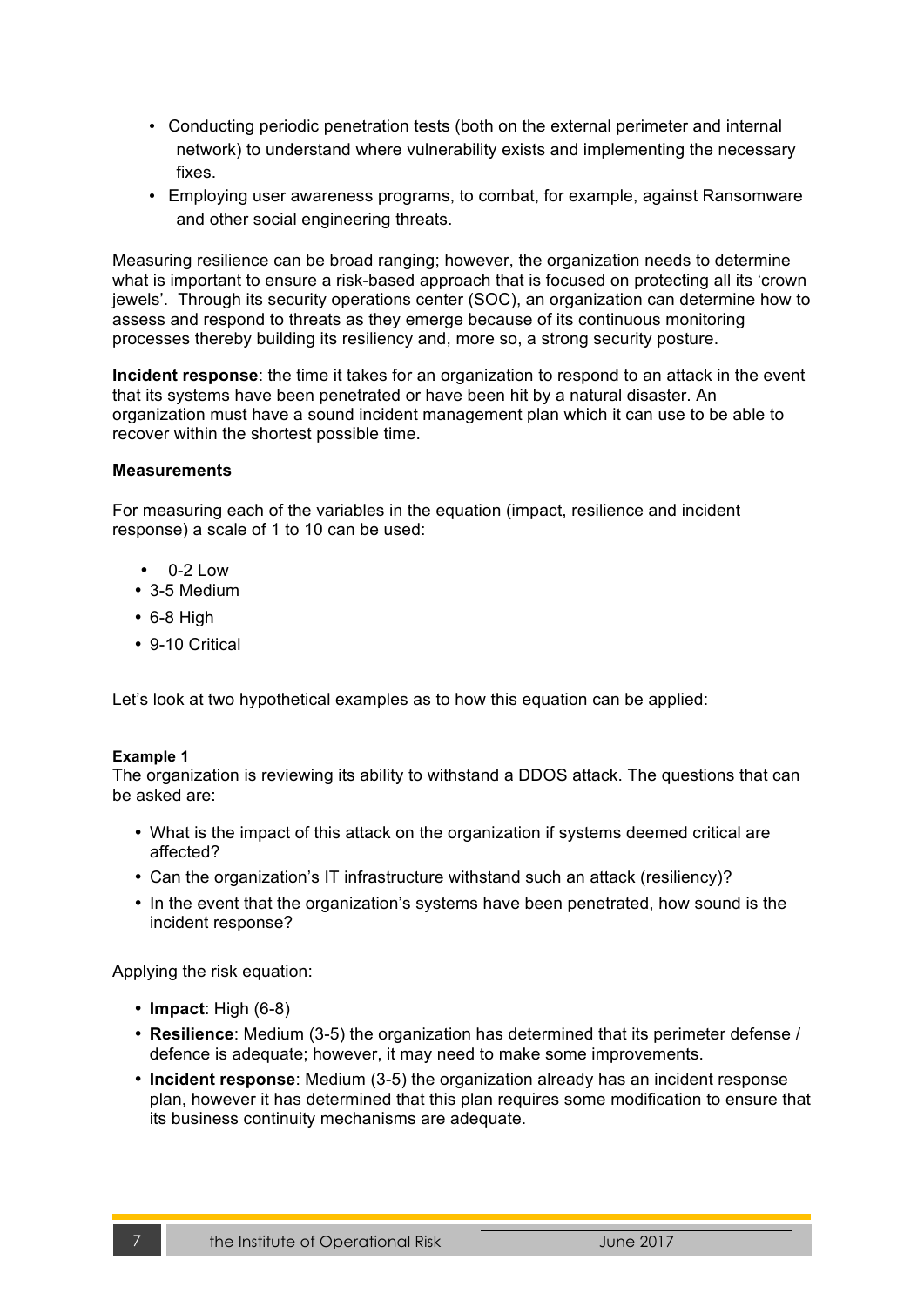Taking the low ends of the scale for each of the variables, the overall risk can be calculated as follows:  $6 \times 3 / 3 = 6$ 

Therefore, the organization's overall risk to a DDOS attack considering the three variables is rated as HIGH.

#### **Example 2**

In the following example an organization is looking at its internal controls to determine effectiveness against fraud. The questions that can be asked are:

- What is the impact to the organization of an employee committing fraud?
- Are the organization's IT internal controls and procedures sound enough to prevent fraud?
- In the event that the organization's systems and procedures have been compromised, how sound is the organization's incident response?

Applying the risk equation:

- **Impact**: High (6-8)
- **Resilience**: High (6-8) the organization has completed a risk assessment on its systems and procedures and determined that is has a number of recommendations to implement.
- **Incident response**: High (6-8) the organization's incident response plan does not cover incidents relating to fraud and requires major modification to ensure that its business continuity mechanisms are adequate enough to deal with this incident.

Taking the low ends of the scale for each of the variables, the overall risk can be calculated as follows:  $6 \times 6 / 6 = 6$ 

The organization's overall risk in dealing with a fraud related incident considering the three variables is rated as HIGH.

#### **Conclusion**

It is to be noted that this equation requires a great deal of analysis when determining the value to apply for each factor. Let's say for example when analyzing an event and the risk to the organization is critical, the organization's infrastructure resilience cannot handle the impact of this event so this is also rated as critical. If this is the case then the organization must have a sound incident response plan to handle this event or else face a disaster.

With this new approach to calculating risk, organizations can have a much clearer view as to the risks faced when its resilience and incident response are being tested.

#### About the Author

Adesh Rampat currently works for a financial institution and has 28 years of experience in the IT industry including 10 years in operational risk management. He can be reached at adeshpcs@gmail.com